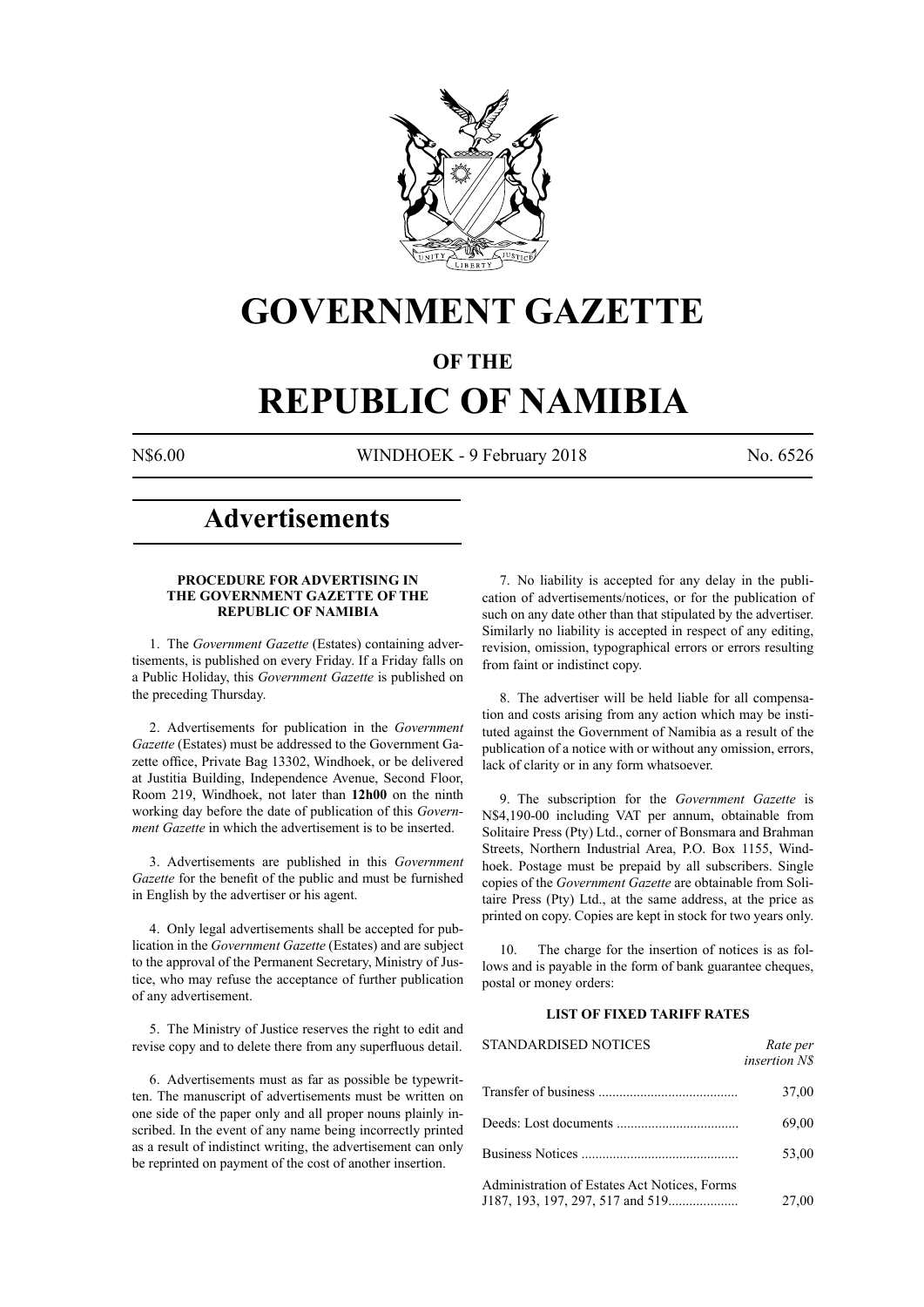| Insolvency Act and Companies Act Notices:                                                                                                                                                               | 48,00  |
|---------------------------------------------------------------------------------------------------------------------------------------------------------------------------------------------------------|--------|
| N.B. Forms 2 and 6 additional statements according<br>to word count table, added to the basic tariff.                                                                                                   | 333,00 |
| Naturalisation notices (including a reprint for the                                                                                                                                                     | 27,00  |
| Unclaimed moneys - only in the Government<br>Gazette, closing date 15 January (per entry of                                                                                                             | 13,00  |
|                                                                                                                                                                                                         | 53,00  |
|                                                                                                                                                                                                         | 27,00  |
| <b>NON-STANDARDISED NOTICES</b>                                                                                                                                                                         |        |
| Company notices:                                                                                                                                                                                        |        |
| Short notices: Meetings, resolutions, offers of<br>compromise, conversions of companies, voluntary<br>windings-up, etc.: closing of members' registers<br>for transfer and/or declarations of dividends | 120,00 |
| Declaration of dividends with profit statements,                                                                                                                                                        | 267,00 |
| Long notices: Transfers, changes in respect of<br>shares or capital, redemptions, resolutions,                                                                                                          | 373,00 |
|                                                                                                                                                                                                         | 120,50 |

## **FORM J 187**

## **LIQUIDATION AND DISTRIBUTION ACCOUNTS IN DECEASED ESTATES LYING FOR INSPECTION**

In terms of section 35(5) of Act 66 of 1965, notice is hereby given that copies of the liquidation and distribution accounts (first and final, unless otherwise stated) in the estates specified below will be open for the inspection of all persons interested therein for a period of 21 days (or shorter or longer if specially stated) from the date specified or from the date of publication hereof, whichever may be the later, and at the offices of the Master and Magistrate as stated.

Should no objection thereto be lodged with the Master concerned during the specified period, the executor will proceed to make payments in accordance with the accounts.

578/2017 LOUW Elsa Louisa, Windhoek. Windhoek. Executrust (Pty) Ltd, P.O. Box 32098, Windhoek.

207/2017 SHIKOLOLO Abolosius, 53062200391, Erf 3683, Gladiola Street, Khomasdal, Windhoek. Windhoek. Shikale & Associates, Unit B003, Shapumba Towers, Guthenberg Street, Ausspannplatz, Windhoek.

1368/2016 KANDJUMBWA Matheus, 24 June 1951, 51062400321, Oshana, 26 July 2016. Windhoek. Shivoro Business and Estates Consultancy cc, P.O. Box 63075, Wanaheda, Windhoek.

1610/2017 SCHROEDER Edda, 38090400124, Windhoek, 24 November 2016. Windhoek. Swakopmund. Liquidators' and other appointees' notices …..… 80,00 Gambling house licences/Liquor licences ........... 120,00 SALES IN EXECUTION AND OTHER PUBLIC SALES: Sales in execution ………………………......…. 207,00 Public auctions, sales, tenders and welfare organisations: Up to 75 words …………………….…….......… 69,00 76 to 250 words ……………………….….......... 171,00 251 to 350 words …………………….……........ 253,00 ORDERS OF THE COURT

| Provisional and final liquidations or               |        |
|-----------------------------------------------------|--------|
|                                                     | 157,00 |
| Reduction of change in capital mergers, offers      |        |
|                                                     | 373,00 |
| Judicial managements, curator bonis and similar     |        |
|                                                     | 373,00 |
|                                                     | 48,00  |
| Supersession and discharge of petitions $(1.158)$ . | 40,00  |

11. The charge for the insertion of advertisements other than the notices mentioned in paragraph 10 is at the rate of N\$13,00 per cm double column. (Fractions of a cm must be calculated as a cm).

12. No advertisements shall be inserted unless the charge is prepaid. Cheques, drafts, postal or money orders must be made payable to the Ministry of Justice, Private Bag 13302, Windhoek.

Standard Executors & Trustees, P.O. Box 2164, Windhoek, Namibia.

1119/2017 STORM Holger Gerhard, 52040500243, Windhoek, 27 June 2017. Windhoek. Standard Executors & Trustees, P.O. Box 2164, Windhoek, Namibia.

197/2014 OLIVIER Maria Wilhelmina, 400320- 00251, Windhoek, 17 January 2014. Windhoek. Standard Executors & Trustees, P.O. Box 2164, Windhoek, Namibia.

1426/2016 DETERING Allison Jillian, 600121- 00765, 160 Olof Palme, Windhoek, Namibia. Windhoek. PricewaterhouseCoopers, 344 Independence Avenue, P.O. Box 1571, Windhoek.

541/2017 VAN DER MERWE Andries Stepanus, Windhoek, 14 December 1940, 40121400123, Windhoek, 26 March 2015. Magritha Sophia Janetta van der Merwe, 18 February 1939, 39021800144. F.M. Oehl Trust cc, P.O. Box 90290, Windhoek, Namibia.

1049/2017 MALL Anna Maria, 2901280200124, Farm Klein-Aub 350. Rehoboth. Windhoek. V.T. van Wyk Attorneys, Hebron House, Plot A129, Rehoboth, Namibia.

772/2014 MAJIEDT Otto Hermanus, 680529- 5123083, Erf No. 3181, Narraville, Walvis Bay. Geroldine Dorothy Gesina Majiedt, 67010501092. Walvis Bay. Windhoek. Isaacks & Associates Inc., P.O. Box 23317, Windhoek.

623/2016 WELLINGTON Maria Elisabeth Getrud, 53062900105, Finke's Sicht Plot, Kapsfarm, B2 Road. Windhoek. Isaacks & Associates Inc., P.O. Box 23317, Windhoek.

 $\frac{1}{2}$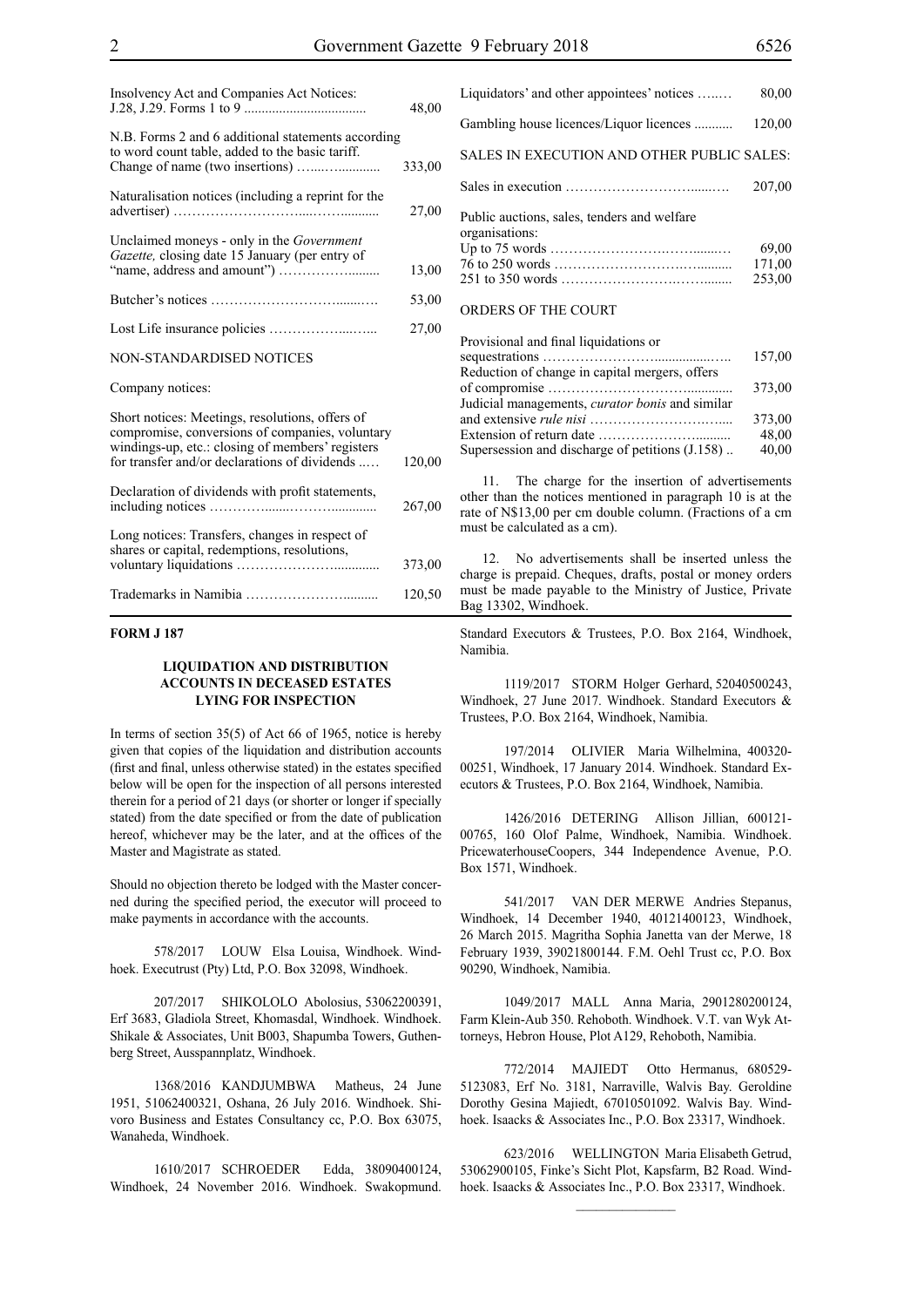## **FORM J 193**

#### **NOTICE TO CREDITORS IN DECEASED ESTATES**

All persons having claims against the estates mentioned below are hereby called upon to lodge their claims with the executors concerned, within 30 days (or otherwise as indicated) calculated from the date of publication hereof. The information is given in the following order: Estate number, surname and Christian names, date of birth, identity number, last address, date of death; surviving spouse's names, surname, date of birth and identity number; name and address of executor or authorised agent, period allowed for lodgement of claims if other than 30 days.

1170/2013 NGHILALULWA Julia Nangula, Windhoek, 14 September 1952, 52091400319, Erf No. 2122, Katutura, Windhoek, 3 August 2013. Tauno Nghilalulwa, 48122400523. AngulaCo. Incorporated P.O. Box 3911, Windhoek.

33/2018 MARTIN George Graham, Windhoek, 8 January 1951, 5101085102086, Windhoek, 24 December 2017. Bank Windhoek Ltd, P.O. Box 15, Windhoek.

69/2018 VAN DER MERWE Johanna Jacoba, Windhoek, 25 December 1943, 43122500108, Windhoek, 26 December 2017. Bank Windhoek Ltd, P.O. Box 15, Windhoek.

62/2018 HLUPIC Srecko, Windhoek, 23 August 1962, 41 Andimba Toivo ya Toivo Street, Windhoek, 10 December 2017. Fisher, Quarmby & Pfeifer, P.O. Box 37, Windhoek.

104/2018 FIGAJI Clive Aubrey, Windhoek, 9 March 1942, 42030900311, Windhoek, 5 January 2018. F.M. Oehl Trust cc, P.O. Box 90290, Windhoek, Namibia.

87/2018 MUYAMBO Manfred Munika, Windhoek, 8 November 1966, 66110800147, Erf 245, Rooibos Street, Vreddesdal, Okahandja, 6 October 2017. Norah Manyando Muyambo, 6 February 1980, 80020610025. FNB Trust Services Namibia (Pty) Ltd, P.O. Box 448, Windhoek, Namibia.

1812/2017 NGOLOWA Tuyenikelao Ndeshihafela, Windhoek, 10 February 1982, 82021010031, Ondangwa, 12 October 2017. Standard Executors & Trustees, P.O. Box 2164, Windhoek, Namibia.

1653/2017 NDESHIKEYA Emilia, Windhoek, 15 October 1973, 73101500567, Walvis Bay, 4 August 2017. Johannes Ikelwa Ndeshikeya, 67010201463. Standard Executors & Trustees, P.O. Box 2164, Windhoek, Namibia.

617/2017 SIMASIKU Siseho Chibeya, Windhoek, 25 January 1947, 47012500271, Windhoek, 23 Februry 2016. Standard Executors & Trustees, P.O. Box 2164, Windhoek, Namibia.

63/2018 KOGH Hertha Bertha Waldtraut, 28 July 1933, 33072800251, Usakos, Erongo Region, 28 November 2017. Executrust (Pty) Ltd, P.O. Box 32098, Windhoek.

1767/2016 OCHS Glenda Edith, Windhoek, 24 October 1956, 561024100453, Erf 2089, No. 20, Kudu Street, Narraville, Walvis Bay, 25 May 2016. Mr. Elmo Mitchum Ochs, P.O. Box 3368, Vineta, Swakopmund.

544/2017 GEORGE Hilya Ndahupula, 20 April 1943, 43042000311, Etomba, Ohangwena Region, 11 January 2017. PricewaterhouseCoopers, P.O. Box 1571, Windhoek, Namibia.

1737/2017 ISAAKS Magdalena, Windhoek, 12 January 1945, 45011200647, Farm Groen Rivier, Karas Region, Namibia, 10 May 2017. PricewaterhouseCoopers, P.O. Box 1571, Windhoek, Namibia.

727/2018 SWARTBOOI Hendrik Samuel, Windhoek, 4 March 1967, 67030401697, Erf 158, Von Buchdroff Street, Maltahohe, 14 May 2017. Rosalia Swartbooi, 83051710024. Afflux Investments cc, P.O. Box 1130, Windhoek.

97/2017 LINKS Penina, Windhoek, 10 September 1937, 37091000285, Erf 37, Mariental, Hardap, 7 November 2016. Afflux Investments cc, P.O. Box 1130, Windhoek.

1817/2017 FIETZ Karl Heinz, 15 February 1928, 28021500034, Lions Frail Care Centre, 50 Rhode Allee, Swakopmund, 17 October 2017. Financial Consulting Services cc, P.O. Box 9779, Windhoek.

1983/2017 KOEKEMOER Visser, 12 April 1946, 4604125063086, Lambton, South Africa, 3 September 2017. Beverly Elizabeth Koekemoer, 23 April 1951, 5104230035086. Financial Consulting Services cc, P.O. Box 9779, Windhoek.

52/2018 OLIVIER Paul Hermanus, Windhoek, 14 January 1956, 56011400132, Erf No. Rehoboth A66, 7 October 2017. Estelle Olivier, 22 April 1959, 59042210052. V.T. van Wyk Attorneys, Plot A129, Rehoboth, Namibia.

24/2018 hirsthemke Wolgang Gunther, Windhoek, 30 September 1962, 62093000202, Farm Eahero No. 129, Okahandja, 22 December 2017. Estate Planning and Administration Services cc, P.O. Box 80014, Windhoek, Namibia.

1619/2017 OLIVIER Eileen, Windhoek, 19 July 1964, 64071900490, Windhoek, 14 August 2017. Andre Leonard Neill Olivier, 1 September 1962, 62090100273. P.D. Theron & Associates, P.O. Box 25077, Windhoek, Namibia.

1712/2017 FRASER Aloisia Gertraud, Windhoek, 30 June 1923, 23063000035, No. 1 Hajo Brauer Street, Swakopmund, Namibia, 5 September 2017. Old Mutual Trust, P.O. Box 165, Windhoek.

754/2005 SABOTTA Dirk Johannes Eduard, Windhoek, 2 June 1965, 6506020100223, Windhoek, 30 January 2005. Bruni & McLaren, P.O. Box 11267, Klein Windhoek.

## **FORM 2**

## **MEETING OF CREDITORS IN SEQUESTRATED ESTATES OR COMPANIES BEING WOUND UP**

Pursuant to sections *forty-one* and *forty-two* of the Insolvency Act, 1936, notice is hereby given that a meeting of creditors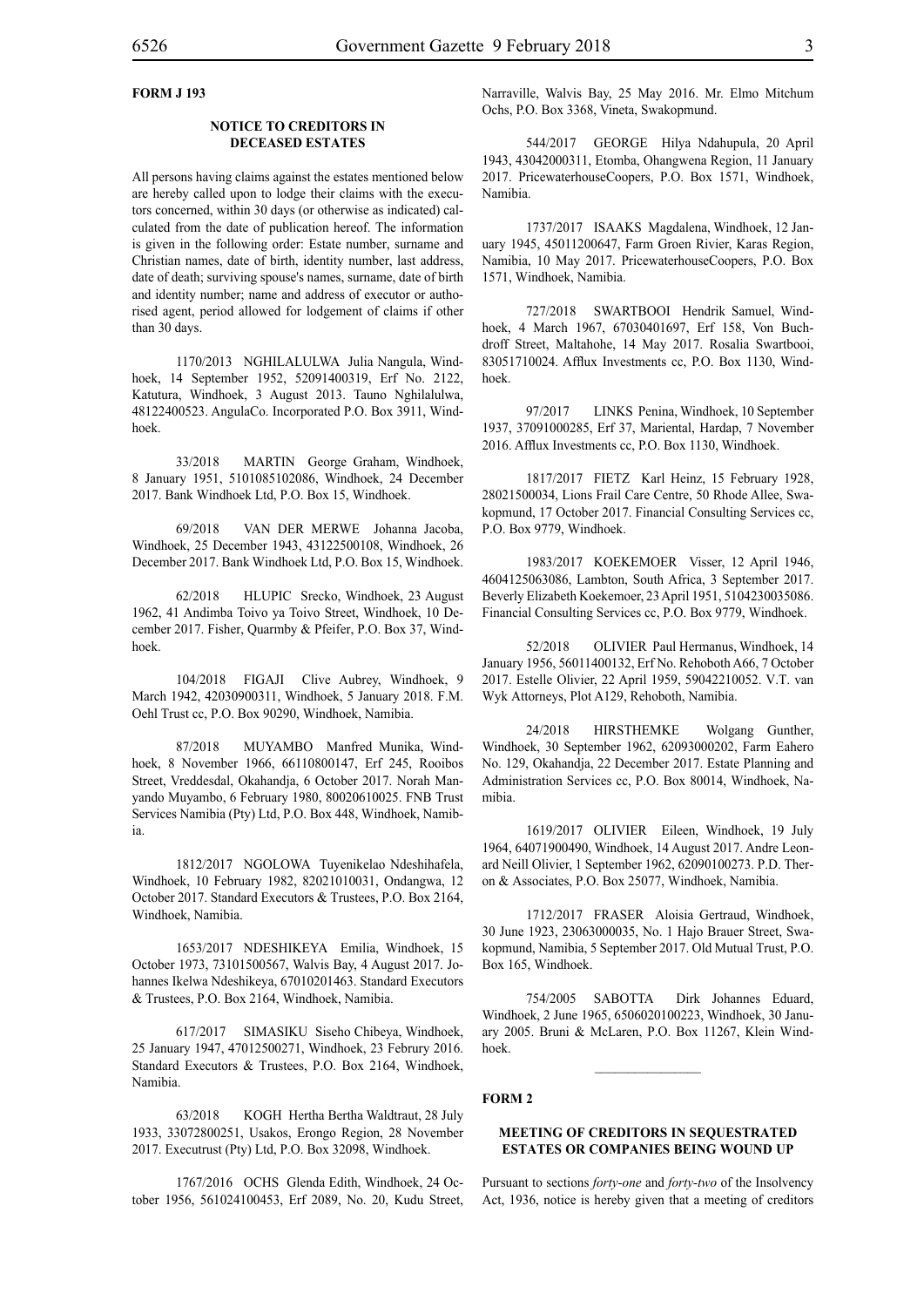will be held in the sequestrated estates or companies being wound up mentioned below, on the dates, at the times and places and for the purpose thereof.

Meetings in a town in which there is a Magistrate's office, will be held before the Master, elsewhere they will be held before the Magistrate.

The particulars given in the following order: The number of estate/company; the name and description of the estate/company; the date, hour and place of meeting and the purpose of the meeting.

W22/17 **Das Bike Shop cc** (In Liquidation). 21 February 2018, at 10h00 at the Office of the Master of the High Court, Windhoek. Special meeting, proof of further claims. Bruni & McLaren, P.O. Box 11267, Klein Windhoek.

 $\frac{1}{2}$ 

#### **FORM 5**

## **PAYMENT OF DIVIDENDS AND COLLECTION OF CONTRIBUTIONS IN SEQUESTRATED ESTATES OR COMPANIES BEING WOUND UP**

The liquidation accounts and plans of distribution or contribution in the sequestrated estates or companies being wound up mentioned below having been confirmed on dates mentioned therein, notice is hereby given, pursuant to sub-section (1) of section one hundred and thirteen of the Insolvency Act, 1936, and section 409(2) of the Companies Act, 1973, that dividends are in the course of payment or contributions are in the course of collection in the said estates or companies as set forth below, and that every creditor liable to contribution is required to pay the trustee the amount for which he/she is liable at the address mentioned below.

The particulars are given in the following order: Number of estate or company; name and description of estate or company; date when account confirmed; whether a dividend is being paid or contribution collected or both; name and address of Trustee or Liquidator.

W13/17 **BV Investments 797 cc** (In Liquidation). 15 January 2018. No Dividends paid to Concurrent Creditors. First and Final Liquidation and Distribution Account. D.J. Bruni, Liquidator, Bruni & McLaren, P.O. Box 11267, Klein Windhoek.

W08/17 **R S Urafields Mining Ltd** (In Liquidation). 15 January 2018. No Dividends paid to Concurrent Creditors. First and Final Liquidation and Distribution Account. D.J. Bruni, Liquidator, Bruni & McLaren, P.O. Box 11267, Klein Windhoek.

W34/16 **MCS Consultancy cc** (In Liquidation). 15 January 2018. No Dividends paid to Concurrent Creditors. First and Final Liquidation and Distribution Account. I.R. McLaren, Liquidator, Bruni & McLaren, P.O. Box 11267, Klein Windhoek.

W32/16 **Billy Bites Farm Kitchen cc** (In Liquidation). 15 January 2018. No Dividends paid to Concurrent Creditors. First and Final Liquidation and Distribution Account. I.R. McLaren, Liquidator, Bruni & McLaren, P.O. Box 11267, Klein Windhoek.

W30/12 **Insolvent Estate: Marius & Jacoba Hendrika de Villiers**. 15 January 2018. Dividends paid to Concurrent Creditors. First and Final Liquidation and Distribution Account. I.R. McLaren, Trustee, Bruni & McLaren, P.O. Box 11267, Klein Windhoek.

## **IN THE MAGISTRATE'S COURT FOR THE DISTRICT OF SWAKOPMUND**

 $\frac{1}{2}$ 

**HELD AT SWAKOPMUND CASE NO: 862/2016**

In the matter between:

**HORST GUNTER FRITZE N.O.** First Plaintiff **PAUL VAN BIUON N.O.** Second Plaintiff In their capacity as Trustees for the time being of the **SWAKOPMUND INDOOR SPORTS TRUST (TRUST NR 277/07)**

and

## **COLIN ALEXANDER BALIE** Defendant

#### **NOTICE OF SALE IN EXECUTION**

In execution of a Judgment of the above Honourable Court in the abovementioned suit, notice is hereby given that the undermentioned improved immovable property will be sold without reserve and voetstoots by the Messenger of the Court for the district of Swakopmund on the **16th** day of **MARCH 2018,** at **10h00** or soon thereafter in front of the Swakopmund Magistrate Court, Swakopmund

| <b>CERTAIN</b>       | Erf No. 354, Tamariskia, Swakopmund                                                                                                                                                                                                                                                                                                                                                                                           |
|----------------------|-------------------------------------------------------------------------------------------------------------------------------------------------------------------------------------------------------------------------------------------------------------------------------------------------------------------------------------------------------------------------------------------------------------------------------|
| <b>SITUATE</b>       | In the Municipality of Swakopmund<br>Registration Division "G"<br>Erongo Region                                                                                                                                                                                                                                                                                                                                               |
| <b>MEASURING</b>     | 1018 (one nil one eight) square metres                                                                                                                                                                                                                                                                                                                                                                                        |
| <b>HELD BY</b>       | Deed of Transfer: Unknown                                                                                                                                                                                                                                                                                                                                                                                                     |
| <b>SUBJECT</b>       | to the Conditions therein contained                                                                                                                                                                                                                                                                                                                                                                                           |
| <b>CONSISTING OF</b> | House $(218 \text{ m}^2)$<br>Main bedroom with build-in cupboards<br>with dresser room and full on-suite<br>bathroom consisting of bath tub, show-<br>er, basin and toilet; 2 x bedrooms with<br>build-in cupboards; 1 x bathroom with<br>shower, toilet and basin; 1 x hallway<br>closet; 1 x kitchen with cupboards with<br>single bowl and zink; 1 x lounge; 1 x<br>laundry room with basin; 1 x single tan-<br>dem garage |

The conditions of the sale will be read out by the Messenger of the Court for Walvis Bay immediately prior to the sale and are also available for inspection at the office of the said Messenger of the Court and also at the offices of ROBBERTS LEGAL PRACTITIONERS, at the undermentioned address.

DATED at SWAKOPMUND on this the 25th day of JANU-ARY 2018.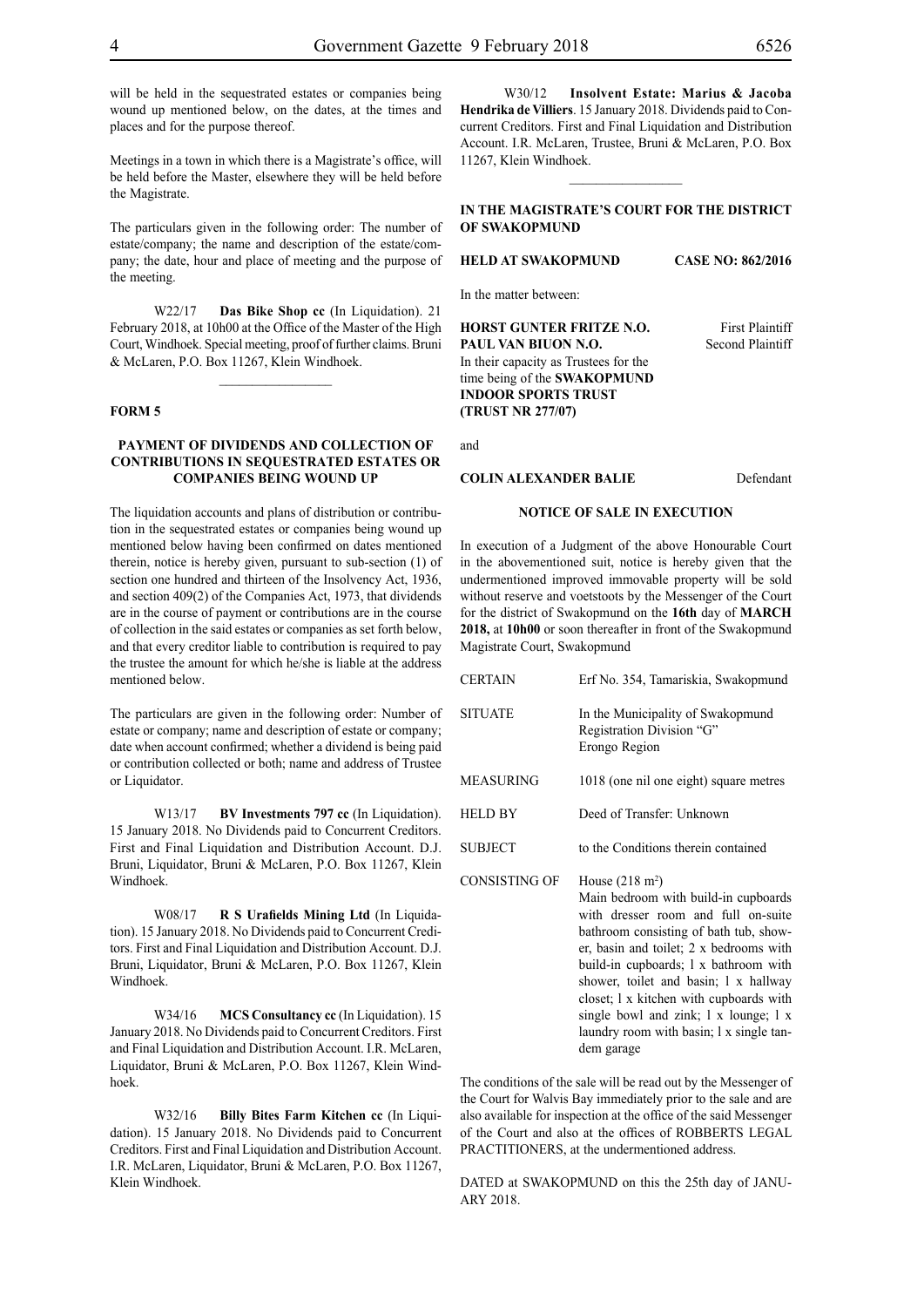| ROBBERTS LEGAL PRACTITIONERS<br><b>LEGAL PRACTITIONERS FOR PLAINTIFF</b><br>NR 6 AM STRAND BUILDING<br><b>TOBIAS HAINYEKO STREET</b> |           | IN THE HIGH COURT OF NAMIBIA MAIN DIVISON,<br><b>WINDHOEK</b><br>CASE NO. HC-MD-CIV-ACT-CON-2017/00989                                   |                        |
|--------------------------------------------------------------------------------------------------------------------------------------|-----------|------------------------------------------------------------------------------------------------------------------------------------------|------------------------|
| <b>SWAKOPMUND</b>                                                                                                                    |           | In the matter between:                                                                                                                   |                        |
| IN THE HIGH COURT OF NAMIBIA<br><b>CASE NO.: I 2982/2012</b>                                                                         |           | <b>FIRST NATIONAL BANK</b><br>OF NAMIBIA LIMITED                                                                                         | Plaintiff              |
| In the matter between:                                                                                                               |           | and                                                                                                                                      |                        |
| <b>FIRST NATIONAL BANK OF</b><br><b>NAMIBIA LIMITED</b>                                                                              | Plaintiff | <b>JOHANNES JERRY HUGO</b><br>VAN WYK<br><b>CAROLINE CAOHENWE</b>                                                                        | <b>First Defendant</b> |
|                                                                                                                                      |           | VAN WYK                                                                                                                                  | Second Defendant       |
| and                                                                                                                                  |           | <b>NOTICE OF SALE IN EXECUTION</b>                                                                                                       |                        |
| <b>JUDITH CHIMBAYA-MUREMI</b>                                                                                                        | Defendant | In execution of a Judgement granted by the above Honourable                                                                              |                        |
| <b>NOTICE OF SALE IN EXECUTION</b><br>OF IMMOVABLE PROPERTY                                                                          |           | Court, the following property will be sold by public auction<br>by the Deputy Sheriff of Mariental on 23 February 2018,<br>$\frac{1}{2}$ |                        |

In Execution of a Judgement of the above Honourable Court in the abovementioned suit, a sale will be held on **FRIDAY, 22 FEBRUARY 2018** at **10H00** in front of the Magistrate's Court, Rundu:

| <b>CERTAIN:</b>   | Erf No. 177, Ndama                                                   |
|-------------------|----------------------------------------------------------------------|
| SITUATE:          | In the Town of Rundu<br>Registration Division "B"<br>Okavango Region |
| <b>MEASURING:</b> | 604 (six nil four) square metres                                     |

The following improvements are on the property (although nothing in this respect is guaranteed).

1 x Lounge, 1 x Kitchen, 3 x Bedroooms, 1 x Bathroom, 1 x Shower and 2 x W/C

The Sale is subject to provisions of the High Court Act no. 16 of 1990, as amended, and the property will be sold "voetstoots" according to the existing title deed.

The property shall be sold by the Deputy Sheriff of Rundu to the highest bidder.

10% of the purchase price is to be paid in cash on the date of the sale, the balance together with interest at a rate equal to the prime lending rate of the Plaintiff from time to time plus 5% as from the date of sale in execution to date of registration, both dates inclusive, is to be paid against transfer, to be secured by a Bank or Building Society or other acceptable guarantee to be furnished to the Deputy Sheriff within fourteen (14) days after the date of the sale in execution.

The complete Conditions of Sale will be read out at the time of the sale, but may be inspected beforehand at the offices of the Deputy Sheriff or First National Bank Windhoek or at the offices of the Plaintiffs Attorneys at the undermentioned address.

DATED at WINDHOEK on this 29th day of January 2018.

 $\frac{1}{2}$ 

THEUNISSEN, LOUW & PARTNERS Schutzen Haus, No. 1 Schutzen Street WINDHOEK, NAMIBIA

In execution of a Judgement granted by the above Honourable Court, the following property will be sold by public auction by the Deputy Sheriff of **Mariental** on **23 February 2018, 10H00** at Erf 160, Mariental, Republic of Namibia.

| <b>CERTAIN:</b>   | Erf No 160, Mariental                                                          |
|-------------------|--------------------------------------------------------------------------------|
| SITUATE:          | In the Municipality of Mariental<br>Registration Division "R"<br>Hardap Region |
| <b>MEASURING:</b> | 1800 (one eight zero zero) square<br>meters                                    |
| HELD:             | By Deed of Transfer No T 5963/2009                                             |
|                   | IMPROVEMENTS: Kitchen, Lounge, TV Room, 3 Bed-<br>rooms, 1 Garage              |

#### **CONDITIONS OF SALE:**

The Sale is subject to provisions of the High Court Act no. 16 of 1990, as amended, and the property will be sold "voetstoots" according to the existing title deed.

The complete Conditions of Sale will be read out at the time of the sale, and may be inspected beforehand at the offices of the Plaintiff and Plaintiff's attorney at the undermentioned address, as also at the offices of the Deputy Sheriff, Mariental.

J C VAN WYK ATTORNEYS Legal Practitioner for Plaintiff 18 LOVE STREET WINDHOEK

## **NOTICE OF LOST LAND TITLE NO. 1**

 $\frac{1}{2}$ 

Notice is hereby given that we, ZEPHANIA KAMEETA and ELIZABETH KAMEETA, intend to apply for a certified copy of:

| <b>CERTAIN:</b>   | Remaining Extent of Farm Schadeck<br>No. 1                             |
|-------------------|------------------------------------------------------------------------|
| <b>MEASURING:</b> | 7155,7923 (seven one five five comma<br>seven nine two three) hectares |
| SITUATE:          | In the Registration Division "M"<br>Hardap Region                      |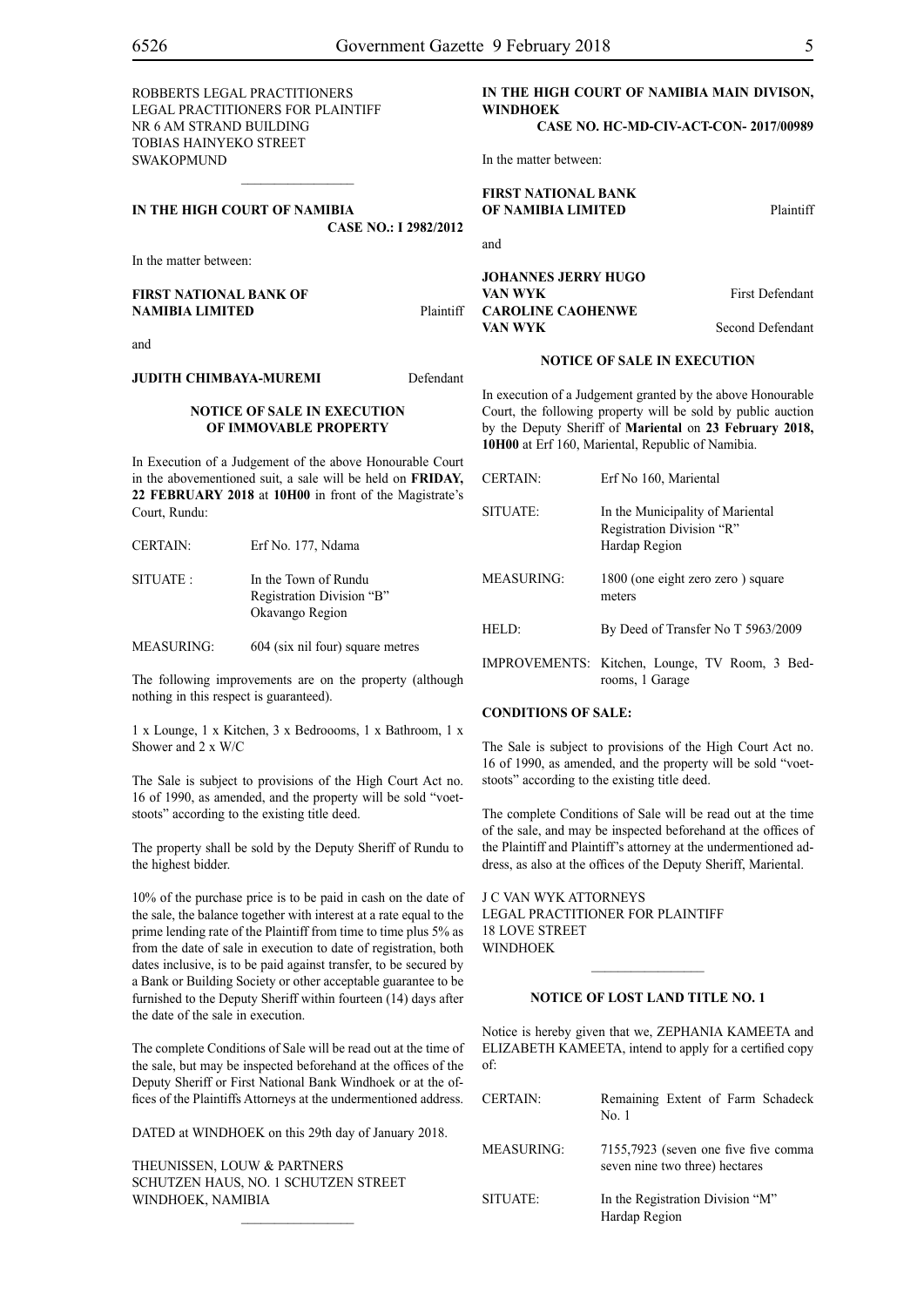The property of: ZEPHANIA KAMEETA, Identity Number: 45080700300 and ELIZA-BETH KAMEETA, Identity Number: 44090500214, married in community of property to each other

All person who object to the issue of such copy are hereby required to lodge their objections in writing with the Registrar within (3) three weeks from the last publication of this notice.

Signed at Windhoek on the 12th day of November 2017.

Z. KAMEETA and E. KAMEETA P O BOX 6766 AUSSPANNPLATZ WINDHOEK

#### **NOTICE OF LOST LAND TITLE NO. 733**

 $\frac{1}{2}$ 

Notice is hereby given that I, **MERCEDES CONSTANCE IMELDA LEMKE**, intend to apply for a certified copy of:

| <b>CERTAIN:</b>   | Farm Vulkaan No. 733                                                 |
|-------------------|----------------------------------------------------------------------|
| <b>MEASURING:</b> | 1303,2432 (one three nil three comma<br>two four three two) hectares |
| SITUATE:          | In the Registration Division "M"<br>Hardap Region                    |
| The property of:  | MERCEDES CONSTANCE<br>IMEL-<br>LEMKE, Identity<br>Number:<br>DA      |

All person who object to the issue of such copy are hereby required to lodge their objections in writing with the Registrar within (3) three weeks from the publication of this notice.

49011800214, unmarried

Signed at SWAKOPMUND on the 27th day of NOVEMBER 2017.

M. C. I. LEMKE PO BOX 3157 VINETA SWAKOPMUND

#### **LOST LAND TITLE OF ERF NO. REHOBOTH A116**

Notice is hereby given that we intend to apply for a certified copy of land title dated 12 OCTOBER 2012 over same property passed/registered in favour of ALETIA SOMOULIA BOCK, identity number: 86011700586, married out of community of property in respect of:

| CERTAIN         | Erf No. Rehoboth A116                                                 |
|-----------------|-----------------------------------------------------------------------|
| <b>SITUATED</b> | In the Town of Rehoboth<br>Registration Division "M"<br>Hardap Region |

MEASURING 1454 (one four five four) square metres

All persons who object to the issue of such copy are hereby required to lodge their objections in writing with the Registrar of Deeds Rehoboth within three weeks from the publication of this notice.

Dated WINDHOEK this 2 NOVEMBER 2017.

FISHER QUARMBY & PFEIFER Legal Practitioners C/O Robert Mugabe Ave & Thorer Street (Entrance 43 Burg Street) P.O. BOX 37 **WINDHOEK** 

## **NOTICE OF LOST LAND TITLE NO. 472**

 $\frac{1}{2}$ 

Notice is hereby given that I, **Paul Norman van Wyk** intend to apply for a certified copy of:

| <b>CERTAIN:</b>   | Portion 2 of the Farm Schlip No. 472                                   |
|-------------------|------------------------------------------------------------------------|
| <b>MEASURING:</b> | 1 499,7493 (one for nine nine comma<br>seven four nine three hectares) |
| SITUATE:          | In the Registration Division "M"                                       |
| DATED:            | 30 January 2018                                                        |
| the property of:  | Izaak Izaaks                                                           |

All persons who object to the issue of such copy are hereby required to lodge their objections in writing with the Registrar within three weeks from the publication of this notice.

Dated at Windhoek this 30th day of January 2018.

P. N. van Wyk p.o. box 3936 **WINDHOEK** 

#### **NOTICE OF REGISTRATION AS A WELFARE ORGANISATION**

 $\frac{1}{2}$ 

The **uhili necessity wellness trust** applied for registration as a welfare organization in terms of section 19 of the National Welfare Act, 195 (Act No. 79 of 1965), as amended.

The objects of the organization read as follows:

- 1. To promote a positive and healthy lifestyle amongst the vulnerable youth and children by providing psycho-social support and spiritual support services.
- 2. To prepare the offenders for re-integration into main stream society by providing them with the ability to earn a living from income generating projects by skills training and restoring relationship between the person and his parents and family. To ensure access to social grants and legal services.
- 3. To empower vulnerable families of offenders and children headed household to become self-reliant and responsible citizens of Namibia, through vocational training skills in different fields.
- 4. To promote development activities to stimulate the teriary children and youth cognitive and social development abilities.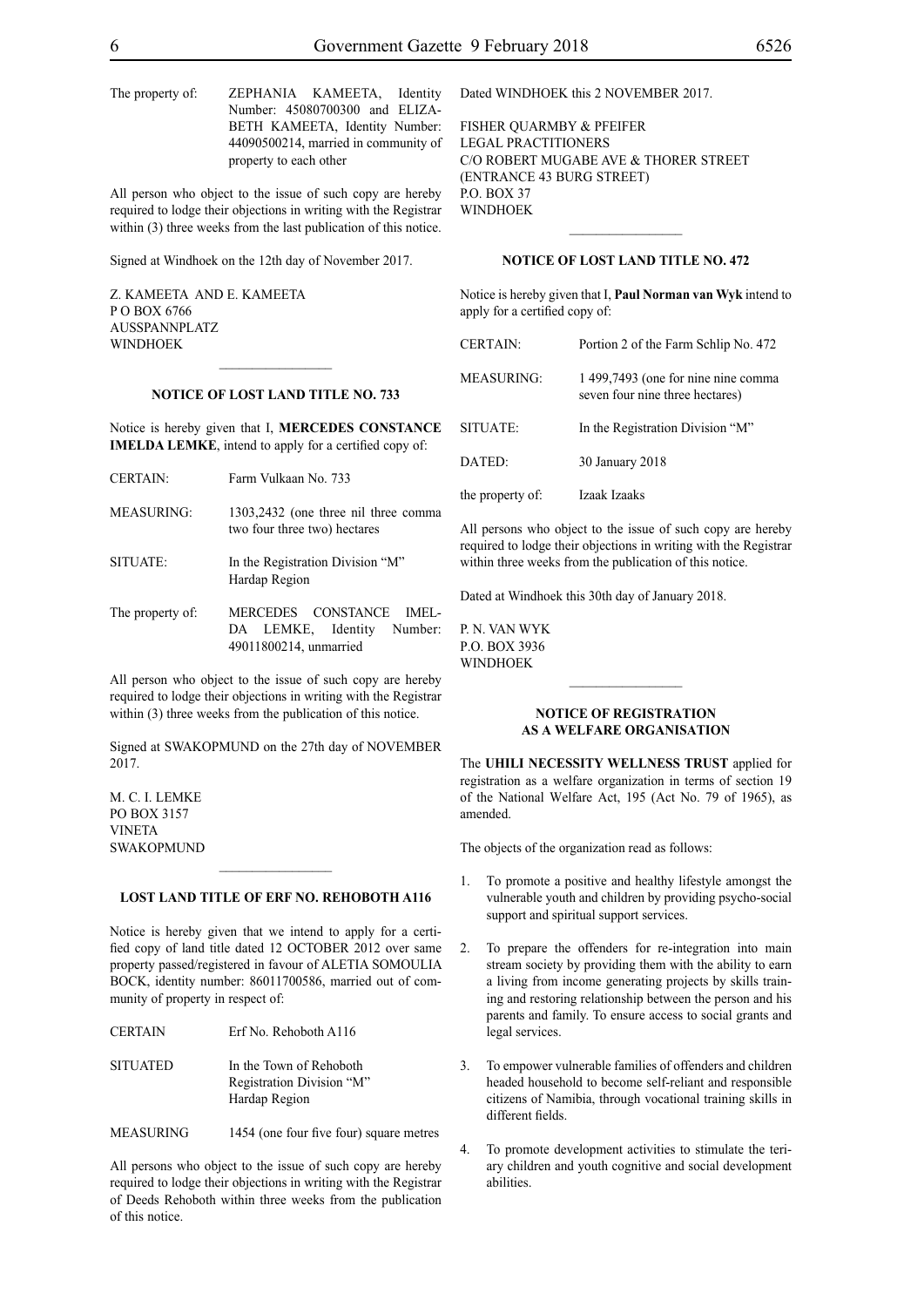Any person or persons desiring to raise objections against the registration of the organization, must submit such representations to the Permanent Secretary of the Ministry of Health and Social Services, Private Bag 13198, Windhoek within twentyone days as from the date of this advertisement.

H. NDAFANWA The Chairperson PO Box 2700 SWAKOPMUND

## **THE ALIENS ACT, 1937 NOTICE OF INTENTION OF CHANGE OF SURNAME**

 $\frac{1}{2}$ 

I, **ekandjo angula naftal**, residing at Elondo East, Uukwaluudhi and employed as a land surveyor, intend applying to the Minister of Home Affairs for authority under section 9 of the Aliens Act, 1937, to assume the surname **ekandjo** for the reasons that **EKANDJO** is my surname and not **NAFTAL** as indicated on my documents. **NAFTAL** is my name.

I previously bore the name **ekandjo angula naftal.**

Any person who objects to my assumption of the said surname of **EKANDJO** should as soon as may be lodge his or her objection, in writing, with a statement of his or her reasons therefor, with the Magistrate of Windhoek.

**e. a. naftal uukwaluudhi NAMIBIA**

#### **THE ALIENS ACT, 1937 NOTICE OF INTENTION OF CHANGE OF SURNAME**

 $\frac{1}{2}$ 

I, **junade gervasius wilhelm arnols**, residing at 15 Harold Pupkewitz Street, Eros, Windhoek and a law student, intend applying to the Minister of Home Affairs for authority under section 9 of the Aliens Act, 1937, to assume the surname **NDAUENDAPO** for the reasons that I would like to assume my biological father's surname**.**

I previously bore the name **junade gervasius wilhelm arnols.**

Any person who objects to my assumption of the said surname of **NDAUENDAPO** should as soon as may be lodge his or her objection, in writing, with a statement of his or her reasons therefor, with the Magistrate of Windhoek.

**j. g. w. arnols Windhoek NAMIBIA**

## **THE ALIENS ACT, 1937 NOTICE OF INTENTION OF CHANGE OF SURNAME**

I, **iyaloo de klerk**, residing at Erf 82, Papagaienweg Street, Hochlandpark and unemployed, intend applying to the Minister of Home Affairs for authority under section 9 of the Aliens Act, 1937, to assume the surname **DE KLERK** for the reasons that it is my dad's first name and not his last name**.**

I previously bore the name **iyaloo de klerk**

Any person who objects to my assumption of the said surname of **GERHARD** should as soon as may be lodge his or her objection, in writing, with a statement of his or her reasons therefor, with the Magistrate of Windhoek.

|  | L DE KLERK |
|--|------------|
|  | WINDHOEK   |
|  | NAMIBIA    |

#### **THE ALIENS ACT, 1937 NOTICE OF INTENTION OF CHANGE OF SURNAME**

 $\frac{1}{2}$ 

I, **kahimbi sandratungulu**, residing at Kaliyandgile Village, Zambezi Region and unemployed, intend applying to the Minister of Home Affairs for authority under section 9 of the Aliens Act, 1937, to assume the surname **SITOBOHA** for the reasons that I would like to change from family name **TUNGULU** to my father's first name **SITOBOHA** as it is on my birth certificate, I.D. Card and on my school learning certificates grade 10 and 12**.**

I previously bore the name **kahimbi sandratungulu.**

Any person who objects to my assumption of the said surname of **SITOBOHA** should as soon as may be lodge his or her objection, in writing, with a statement of his or her reasons therefor, with the Magistrate of Windhoek.

**k. s. tungulu zambezi region NAMIBIA**

#### **THE ALIENS ACT, 1937 NOTICE OF INTENTION OF CHANGE OF SURNAME**

I, **monika simon**, residing at Erf 4291, Karlhagedorn Street, Kuisebmund, Walvis Bay and employed as a general worker, intend applying to the Minister of Home Affairs for authority under section 9 of the Aliens Act, 1937, to assume the surname **NATHINGE** for the reasons that it is my father's surname and I was using my father's name.

I previously bore the name **monika simon.**

Any person who objects to my assumption of the said surname of **nathinge** should as soon as may be lodge his or her objection, in writing, with a statement of his or her reasons therefor, with the Magistrate of Windhoek.

**m. simon walvis bay NAMIBIA**

## **THE ALIENS ACT, 1937 NOTICE OF INTENTION OF CHANGE OF SURNAME**

I, **Armas Uushona**, residing at Ombuugu, Uukwaluudhi and employed as a electrician, intend applying to the Minister of Home Affairs for authority under section 9 of the Aliens Act, 1937, to assume the surname **LISIAS** for the reasons that my second name was used as my surname. **UUSHONA** is my name and not my surname, I am hereby applying to change my surname to **LISIAS** and not **UUSHONA.**